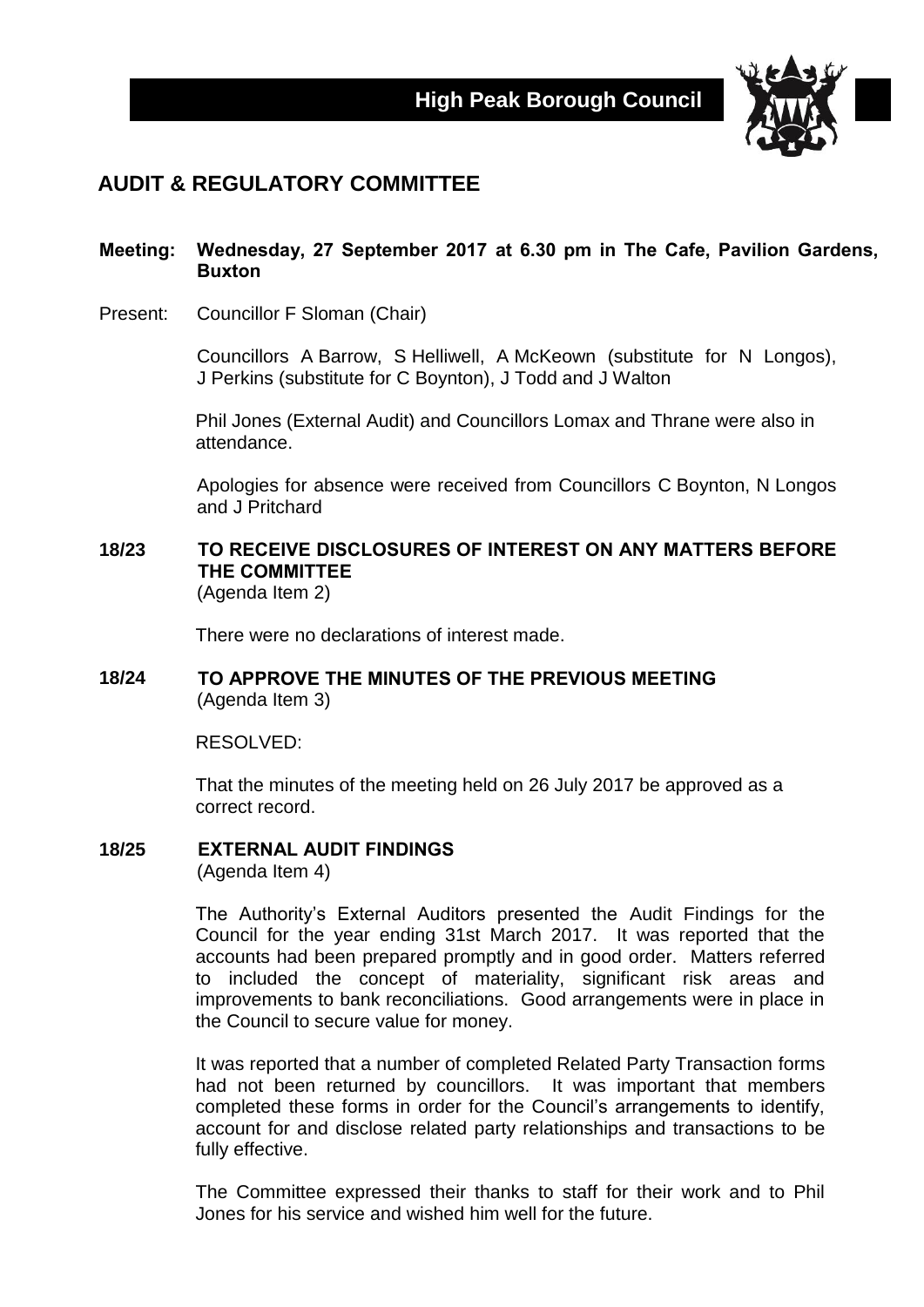RESOLVED:

That the External Audit Update be noted.

# **18/26 STATEMENT OF FINAL ACCOUNTS**

(Agenda Item 5)

The Committee considered the final version of the Statement of Accounts 2016/17.

RESOLVED:

That the Statement of Accounts for 2016/17 be approved.

## **18/27 RISK MANAGEMENT UPDATE**

(Agenda Item 6)

The purpose of the report was to allow the robust scrutiny of the Council's risk management arrangements in accordance with generally accepted good practice. The report included key changes identified to strategic and operational risks.

#### RESOLVED:

That the Council's current risk position and the mitigation plans summarised within Appendix A (strategic risks) and Appendix B (operational risks) of the report be noted.

#### **18/28 TREASURY MANAGEMENT UPDATE: MID YEAR REPORT 2017/18** (Agenda Item 7)

The Council's Treasury Management performance in 2017/18 was scrutinised in compliance with the Chartered Institute of Public Finance and Accountancy's (CIPFA) Code of Practice on Treasury Management 2009 and generally accepted good practice. Discussion took place with regards to a potential increase in the base rate, investment income and the Council's borrowing position.

RESOLVED:

That the Treasury Management position (as at 31 August 2017) be noted.

#### **18/29 2017/18 INTERNAL AUDIT PERIODIC REPORT APRIL TO AUGUST 2017** (Agenda Item 8)

The Accounts and Audit Regulations 2015 required the Council to "undertake an effective internal audit to evaluate the effectiveness of its risk management, control and governance processes, taking into account public sector internal auditing standards or guidance". In accordance with the Public Sector Internal Audit Standards, the Audit Manager must report periodically to the Audit Committee on the internal audit activity's performance relative to its plan. The report summarised the outcome of five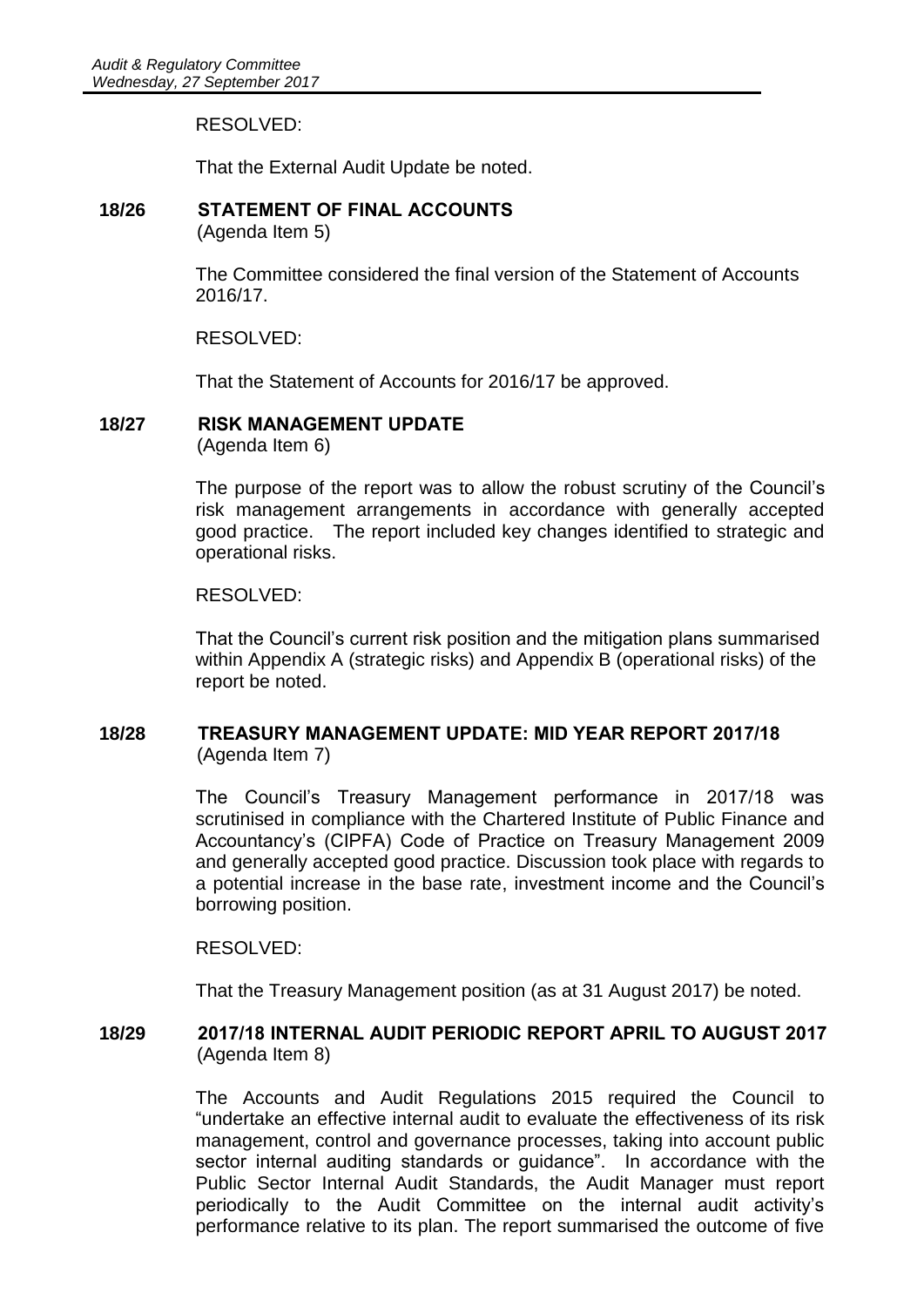audits completed during the period  $1<sup>st</sup>$  April to  $31<sup>st</sup>$  August 2017. Satisfactory assurance was found in each case.

RESOLVED:

That the progress information contained within the report be noted.

#### **18/30 APPOINTMENT OF MAYOR 2018/19**

(Agenda Item 9)

Consideration was given to the selection of the Mayor for the municipal year 2017/18.

#### RESOLVED:

That at its meeting on 30th November 2017 Council confirm that the Conservative Group be invited to make a nomination for the appointment of Mayor of the Borough and Chairman of the Council for the municipal year 2018/19.

### **18/31 MINUTES OF THE CONSTITUTION SUB-COMMITTEE - 19 SEPTEMBER 2017**

(Agenda Item 10)

The Committee considered the recommendations of The Constitution Sub-Committee with regards to revised Terms of Reference for the Audit and Regulatory Committee, Procurement Procedure Rules and delegations to the Executive Director (Transformation).

RESOLVED:

That the recommendations from the Constitution Sub-Committee be approved.

#### **18/32 EXCLUSION OF THE PRESS AND PUBLIC**

(Agenda Item 11)

#### RESOLVED:

That the public and press be excluded from the meeting for the following item because there may be disclosure to them of exempt information as defined in paragraphs 3 and 5 of Part I of Schedule 12A of the Local Government Act 1972.

#### **18/33 TO APPROVE THE EXEMPT MINUTES OF THE PREVIOUS MEETING** (Agenda Item 12)

RESOLVED:

That the exempt minutes of the meeting held on 26 July 2017 be approved as a correct record.